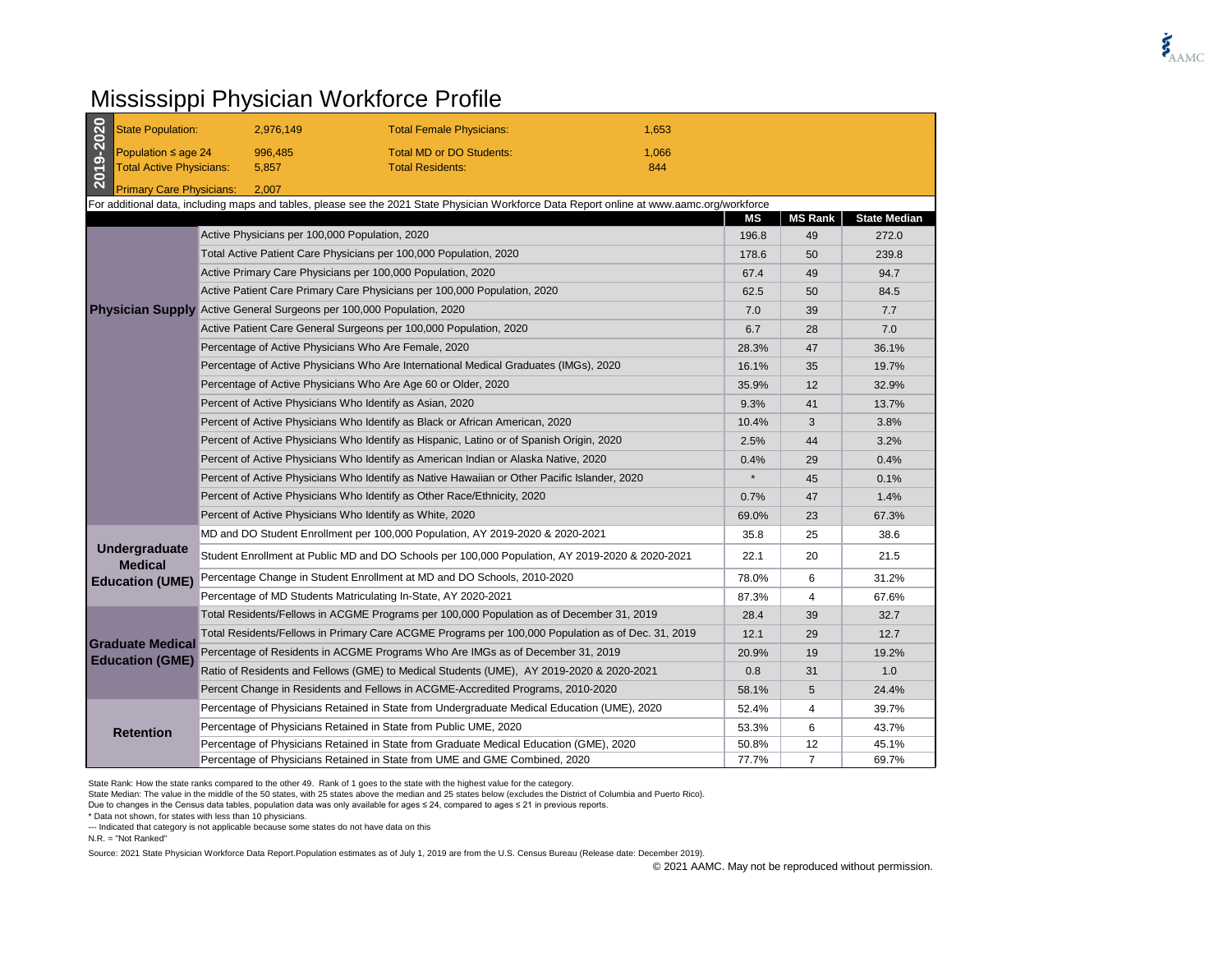## Mississippi Physician Workforce Profile

|                                         | <b>Total Active</b> | People Per | Female                   |         |               | Age 60 or Older |  |
|-----------------------------------------|---------------------|------------|--------------------------|---------|---------------|-----------------|--|
| <b>Specialty</b>                        | <b>Physicians</b>   | Physician  | <b>Number</b>            | Percent | <b>Number</b> | Percent         |  |
| <b>All Specialties</b>                  | 5,857               | 508        | 1,653                    | 28.3    | 2,096         | 35.9            |  |
| Allergy & Immunology                    | 32                  | 93,005     | 13                       | 40.6    |               |                 |  |
| Anatomic/Clinical Pathology             | 88                  | 33,820     | 32                       | 36.4    | 55            | 62.5            |  |
| Anesthesiology                          | 238                 | 12,505     | 49                       | 20.6    | 88            | 37.0            |  |
| Cardiovascular Disease                  | 137                 | 21,724     | 10                       | 7.3     | 73            | 53.3            |  |
| Child & Adolescent Psychiatry**         | 44                  | 22,647     | 22                       | 50.0    | 12            | 27.3            |  |
| Clinical Cardiac Electrophisiology      | 16                  | 186,009    |                          |         |               |                 |  |
| <b>Critical Care Medicine</b>           | 74                  | 40,218     | 14                       | 18.9    |               |                 |  |
| Dermatology                             | 66                  | 45,093     | 31                       | 47.0    | 24            | 36.4            |  |
| <b>Emergency Medicine</b>               | 312                 | 9,539      | 58                       | 18.6    | 94            | 30.1            |  |
| Endocrinology, Diabetes & Metabolism    | 49                  | 60,738     | 23                       | 46.9    | 12            | 24.5            |  |
| <b>Family Medicine/General Practice</b> | 900                 | 3,307      | 264                      | 29.4    | 397           | 44.2            |  |
| Gastroenterology                        | 115                 | 25,880     | 14                       | 12.2    | 46            | 40.0            |  |
| <b>General Surgery</b>                  | 209                 | 14,240     | 23                       | 11.1    | 72            | 34.4            |  |
| Geriatric Medicine***                   | 28                  | 24,198     | 19                       | 67.9    |               |                 |  |
| Hematology & Oncology                   | 85                  | 35,014     | 31                       | 36.5    | 28            | 32.9            |  |
| <b>Infectious Disease</b>               | 41                  | 72,589     | 14                       | 34.1    | 14            | 34.1            |  |
| <b>Internal Medicine</b>                | 658                 | 4,523      | 179                      | 27.2    | 247           | 37.5            |  |
| Internal Medicine/Pediatrics            | 58                  | 51,313     | 29                       | 50.0    |               |                 |  |
| <b>Interventional Cardiology</b>        | 51                  | 58,356     | $\overline{\phantom{a}}$ |         |               |                 |  |
| Neonatal-Perinatal Medicine             | 42                  | 70,861     | 18                       | 42.9    | 14            | 33.3            |  |
| Nephrology                              | 90                  | 33,068     | 18                       | 20.0    | 27            | 30.0            |  |
| <b>Neurological Surgery</b>             | 55                  | 54,112     |                          |         | 21            | 38.9            |  |
| Neurology                               | 93                  | 32,002     | 27                       | 29.0    | 44            | 47.3            |  |
| Neuroradiology                          | 19                  | 156,639    |                          |         |               |                 |  |
| <b>Obstetrics &amp; Gynecology</b>      | 320                 | 9,300      | 149                      | 46.6    | 109           | 34.1            |  |
| Ophthalmology                           | 130                 | 22,893     | 23                       | 17.7    | 51            | 39.2            |  |
| <b>Orthopedic Surgery</b>               | 145                 | 20,525     |                          |         | 48            | 33.1            |  |
| Otolaryngology                          | 71                  | 41,918     |                          |         | 26            | 36.6            |  |
| Pain Medicine & Pain Management         | 56                  | 53,146     |                          |         | 15            | 26.8            |  |
| Pediatric Anesthesiology & Anesthesia   |                     |            |                          |         |               |                 |  |
| <b>Pediatric Cardiology</b>             | 13                  | 228,935    |                          |         |               |                 |  |
| Pediatric Critica Care Medicine         | 16                  | 186,009    | 12                       | 75.0    |               |                 |  |
| Pediatric Hematology & Oncology         | 17                  | 175,068    | 12                       | 70.6    |               |                 |  |
| Pediatrics**                            | 358                 | 2,783      | 211                      | 58.9    | 107           | 29.9            |  |
| Physical Medicine & Rehabilitation      | 30                  | 99,205     |                          |         | 12            | 40.0            |  |
| <b>Plastic Surgery</b>                  | 51                  | 58,356     |                          |         | 22            | 43.1            |  |
| <b>Preventive Medicine</b>              | 27                  | 110,228    |                          |         | 18            | 66.7            |  |
| Psychiatry                              | 159                 | 18,718     | 51                       | 32.1    | 87            | 54.7            |  |
| <b>Pulmonary Disease</b>                | 37                  | 80,436     |                          |         | 31            | 83.8            |  |
| <b>Radiation Oncology</b>               | 39                  | 76,312     |                          |         | 18            | 46.2            |  |
| Radiology & Diagnostic Radiology        | 183                 | 16,263     | 41                       | 22.4    | 75            | 41.0            |  |
| Rheumatology                            | 38                  | 78,320     | 20                       | 52.6    | 10            | 26.3            |  |
| <b>Sports Medicine</b>                  | 13                  | 228,935    |                          |         |               |                 |  |
| Sports Medicine Orthopedic Surgery      | 36                  | 82,671     |                          |         |               |                 |  |
| <b>Thoracic Surgery</b>                 | 45                  | 66,137     |                          |         | 21            | 46.7            |  |
| Urology                                 | 89                  | 33,440     |                          |         | 30            | 33.7            |  |
| Vascular & Interventional Radiology     | 27                  | 110,228    |                          |         |               |                 |  |
| Vascular Surgery                        | 27                  | 110,228    |                          |         |               |                 |  |

Sources: AMA Physician Masterfile (December 31, 2020), Population estimates as of July 1, 2019 are from the U.S. Census Bureau (Release date: December 2019)

\* Counts and percentages for specialties with fewer than 10 physicians are not shown

\*\* Only those 24 years or younger are included in People Per Physician

\*\*\* Only those 60 years or older are included in People Per Physician